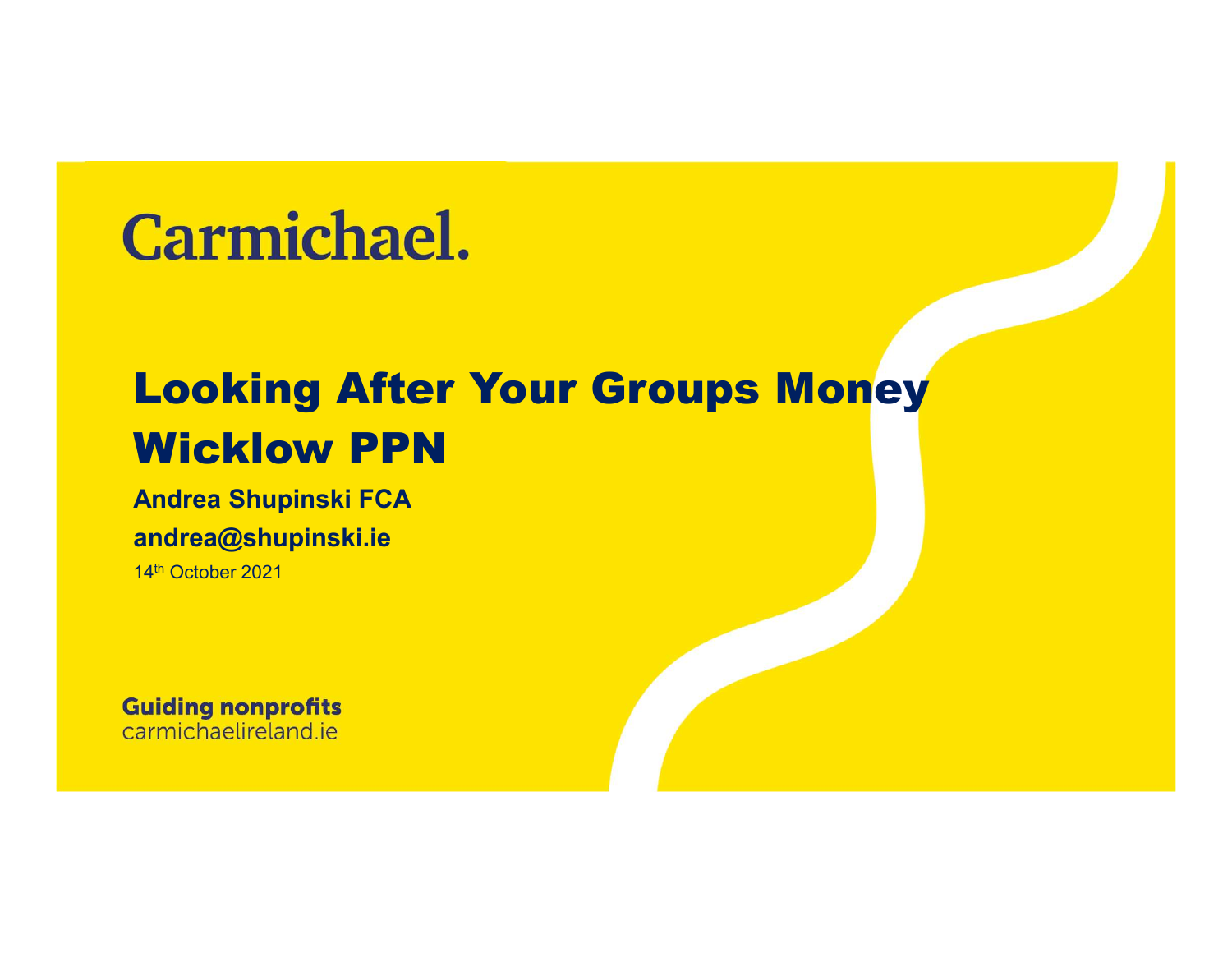#### About Carmichael

- About Carmichael<br>• Carmichael is a leading specialist training and<br>support body for non-profits in Ireland support body for non-profits in Ireland **About Carmichael**<br>Carmichael is a leading specialist training a<br>support body for non-profits in Ireland<br>We facilitate about 40-45 scheduled worksl<br>every year – currently online
- About Carmichael<br>
 Carmichael is a leading specialist training and<br>
support body for non-profits in Ireland<br>
 We facilitate about 40-45 scheduled workshops<br>
every year currently online
- Carmichael is a leading specialist training and<br>support body for non-profits in Ireland<br>• We facilitate about 40-45 scheduled workshops<br>every year currently online<br>• We also provided customised training and<br>consultancy consultancy, working with non-profits across 26 support body for non-profits in fretarid<br>We facilitate about 40-45 scheduled worksh<br>every year – currently online<br>We also provided customised training and<br>consultancy, working with non-profits across<br>counties – 223 such ev every year — currently online<br>
We also provided customised training and<br>
consultancy, working with non-profits across 26<br>
counties — 223 such events in 2020.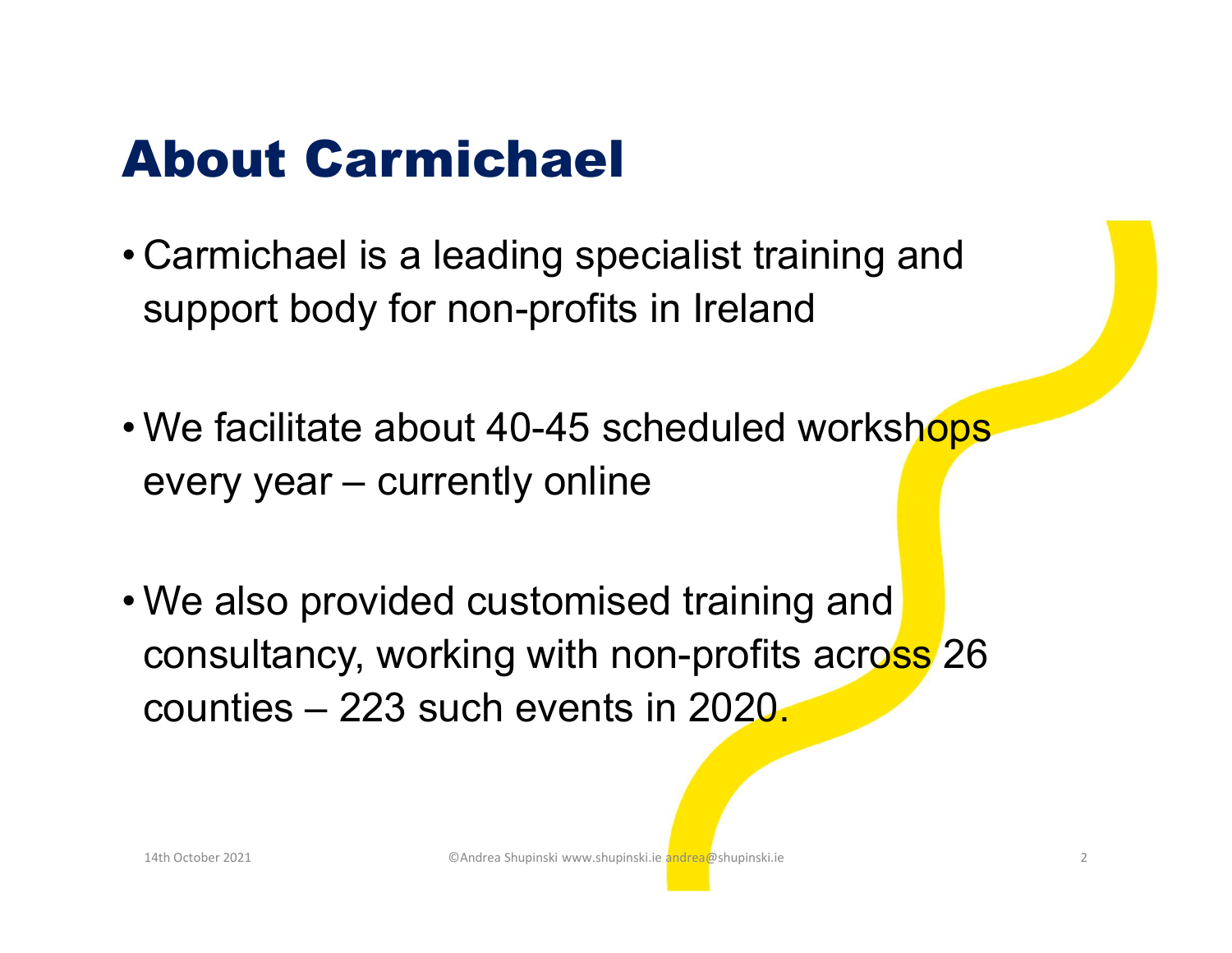#### About Carmichael

About Carmichael<br>• Carmichael is also an accommodation provider with<br>over 40 non-profits co-locating in a shared space,<br>pooling resources and tapping into peer support and **About Carmichael<br>
Carmichael is also an accommodation provider with**<br>
over 40 non-profits co-locating in a shared space,<br>
pooling resources and tapping into peer support and<br>
services enabling them to save time, reduce co pooling resources and tapping into peer support and services, enabling them to save time, reduce cost, upskill and thereby, focus more on delivering quality services to their beneficiaries. LIATh October 2021<br>
14th October 2021<br>
24th October 2021<br>
34th October 2021<br>
34th October 2021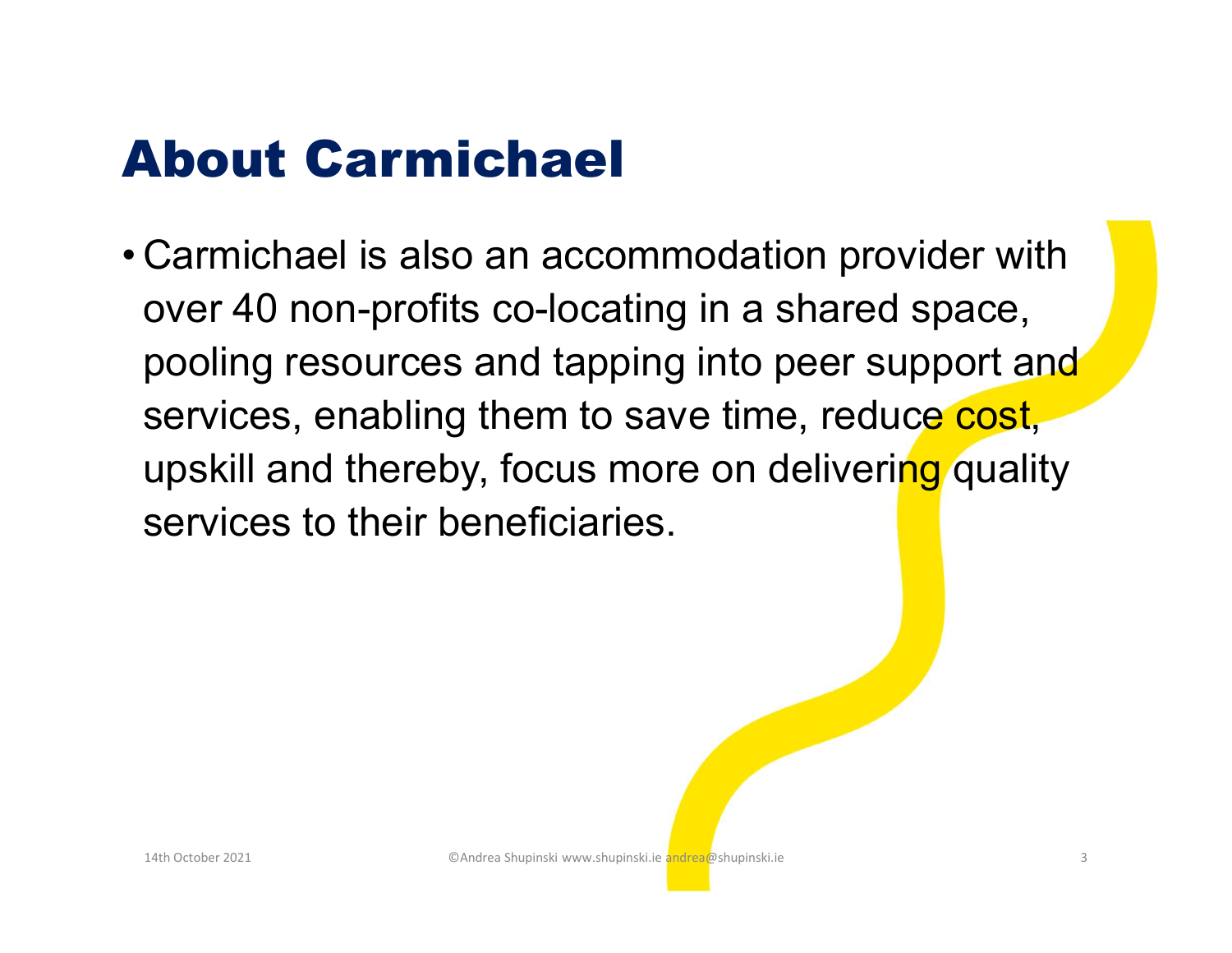

Financial Management **≻Income and Expenditure ≻Reporting** 

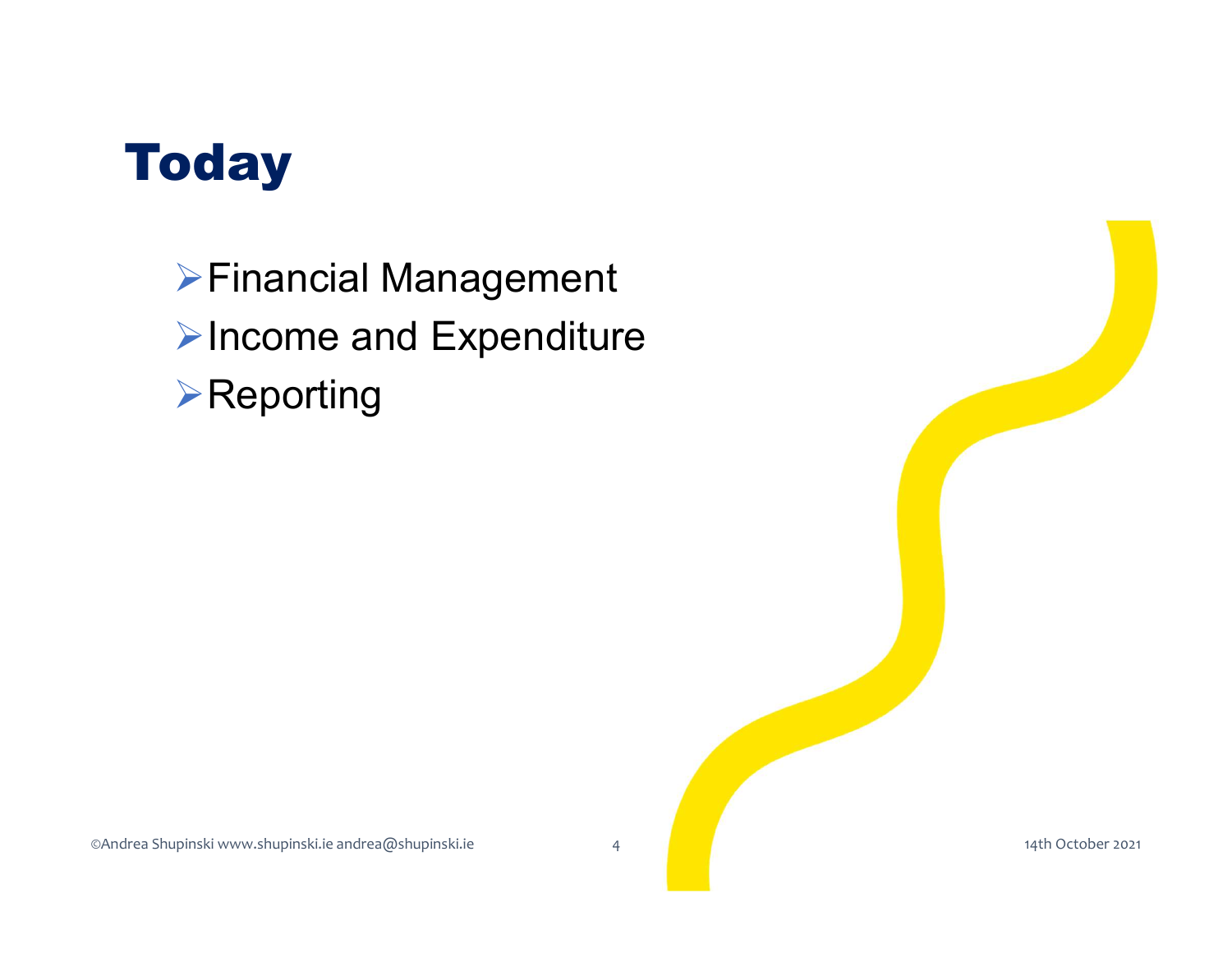#### Financial management involves

 $\triangleright$  Planning **≻Organising ▶ Directing ≻ Controlling inancial management involves**<br>
> Planning<br>
> Organising<br>
> Directing<br>
Financial activities and financial resources<br>
Stewardship De Controlling<br>
Dinancial activities and financial resources<br>
Stewardship<br>
Stewardshupinski www.shupinski.ie andrea@shupinski.ie<br>
Steward of the proper source of the physical condex and the condex source of the proper sou

**Stewardship**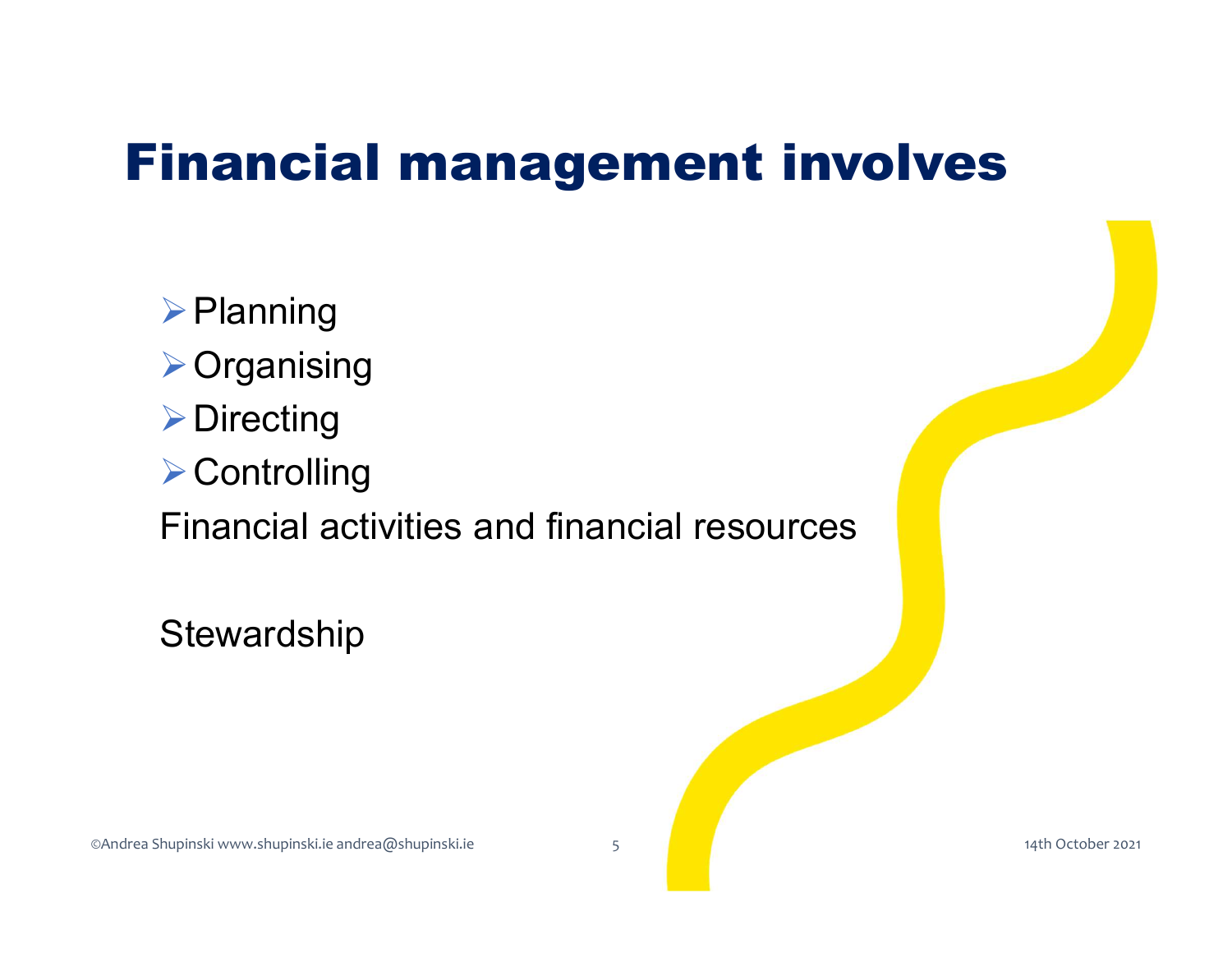#### Financial Management Includes

**▶ Policies and Procedures** 

**≻Budgets** 

 $\triangleright$ Insurances

▶ Succession planning

**≻Reporting** 

**≻Monitor Cash flow** ≫ Succession planning<br>
≫ Reporting<br>
≫ Monitor Cash flow<br>
Monitor Shupinski www.shupinski.ie andrea@shupinski.ie<br>
Mondrea Shupinski www.shupinski.ie andrea@shupinski.ie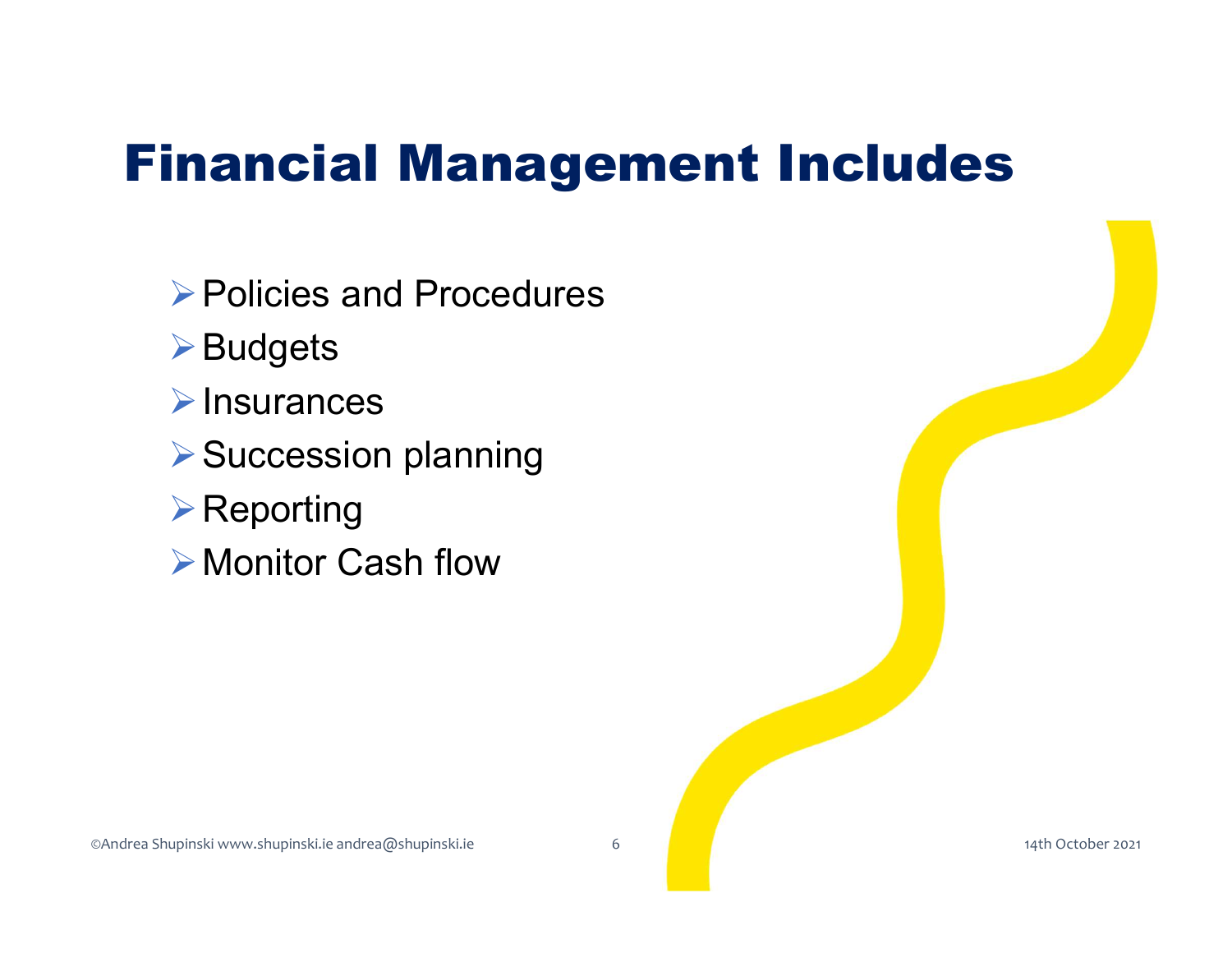#### Internal Controls

 $\triangleright$  Transaction authorisation and levels of authority Fransaction authorisation and levels of authority<br>
Finternal reporting and controls<br>
• How often?<br>
• To whom?<br>
• Format?<br>
• Role of Committee and role of Treasurer<br>
Financial procedures/manual – see example<br>
Financial/acc

- $\triangleright$  Internal reporting and controls
	- How often?
	- To whom?
	- Format?
	- Role of Committee and role of Treasurer
- <p>▶ Format?</p>\n<p>▶ Role of Committee and role of Treasury</p>\n<p>▶ Financial procedures/manual see example</p>\n<p>▶ Financial/accounting system</p>\n<p>▶ Required representation of funders/donors</p>\n<p>②</p>\n<p>②</p>\n<p>①</p>\n<p>①</p>\n<p>③</p>\n<p>③</p>\n<p>③</p>\n<p>③</p>\n<p>③</p>\n<p>③</p>\n<p>②</p>\n<p>②</p>\n<p>②</p>\n<p>②</p>\n<p>②</p>\n<p>②</p>\n<p>②</p>\n<p>②</p>\n<p>②</p>\n<p>�
	- $\triangleright$  Financial/accounting system
	- $\triangleright$  Requirements of funders/donors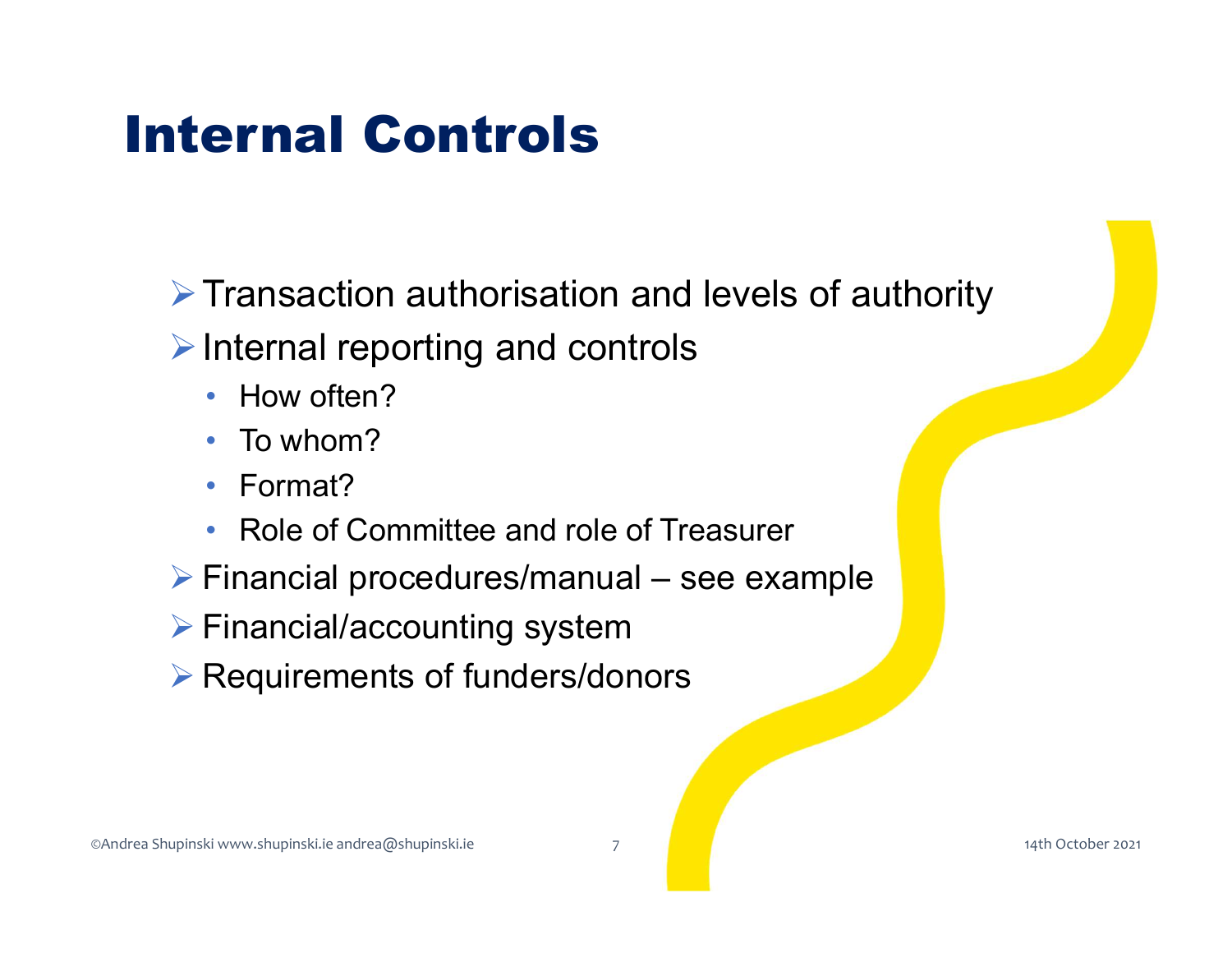#### Internal Controls cont.

▶ System of Control/Monitoring ▶ Keeping/Maintaining Records ▶ Prevent and detect Fraud Define role/document policies **▶ Safeguard assets ▶ Segregation of duties** ©Andrea Shupinski www.shupinski.ie andrea@shupinski.ie 8 14th October 2021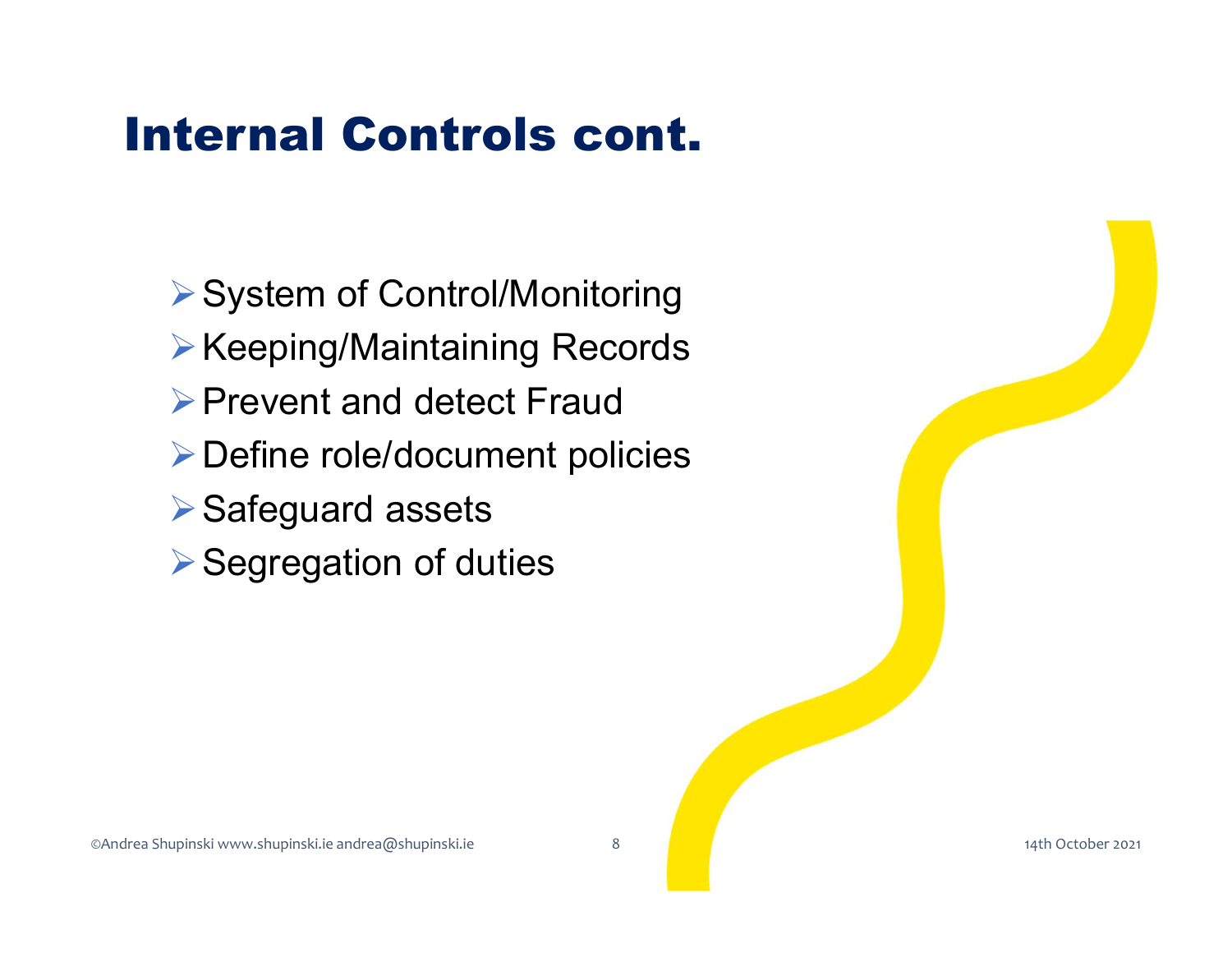#### Cash Management

- $\triangleright$  Keep control over cash
- $\triangleright$  Balance the bank
- $\triangleright$  Give receipts
- ▶ Need to know:
	- How much is in the bank
	- What is due to be paid to you
- What is coming up for payment by you FIND MUCHT IS IIT THE DATIK<br>
• What is due to be paid to you<br>
• What is coming up for payment by you<br>
• Bank mandate<br>
• Sanction of the pair of the pair of the payment of the same of the payment of the payment of the payme
	- Bank mandate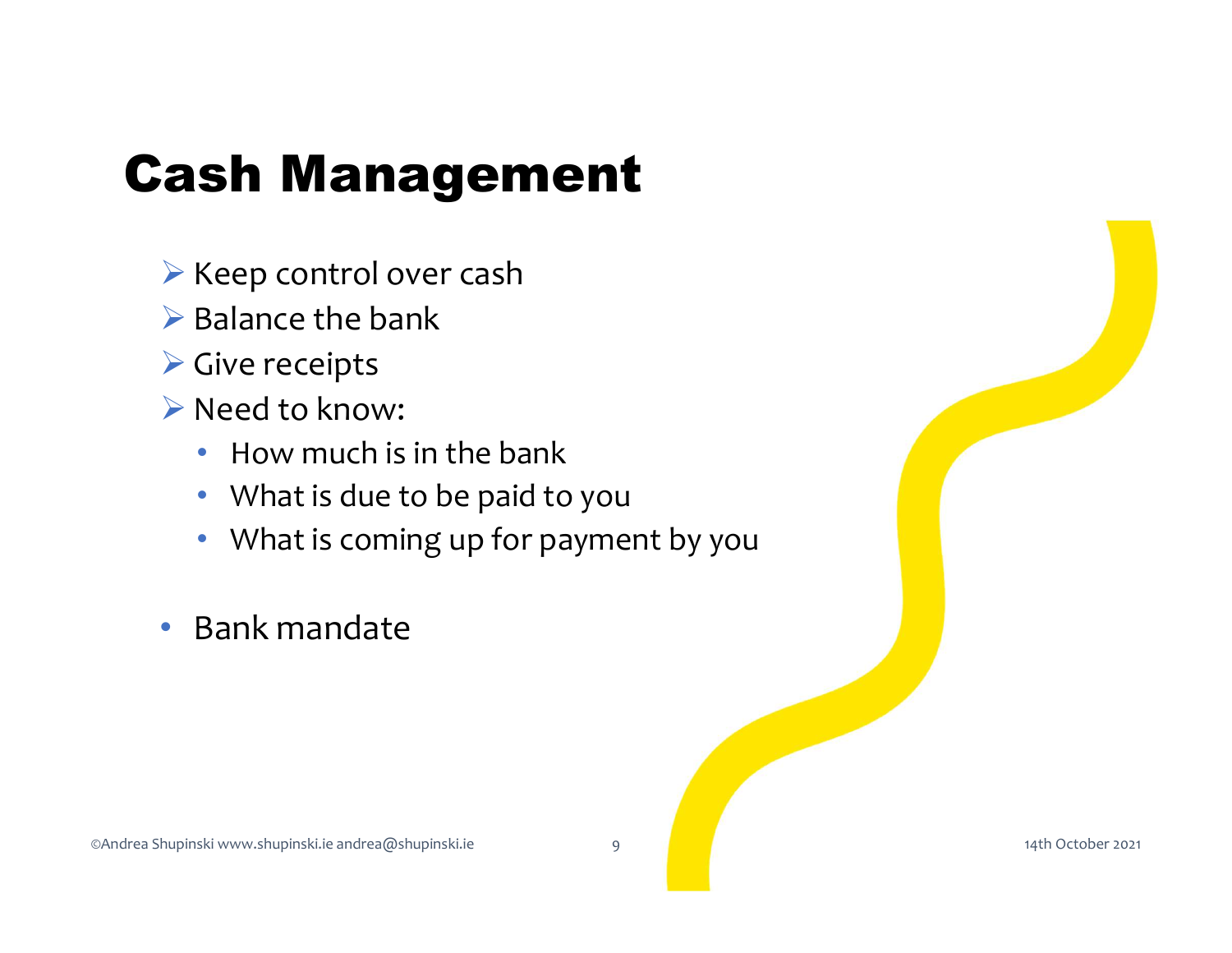#### Income and Expenditure Account

**≻Money in and money out ≻Cash basis V Accruals basis**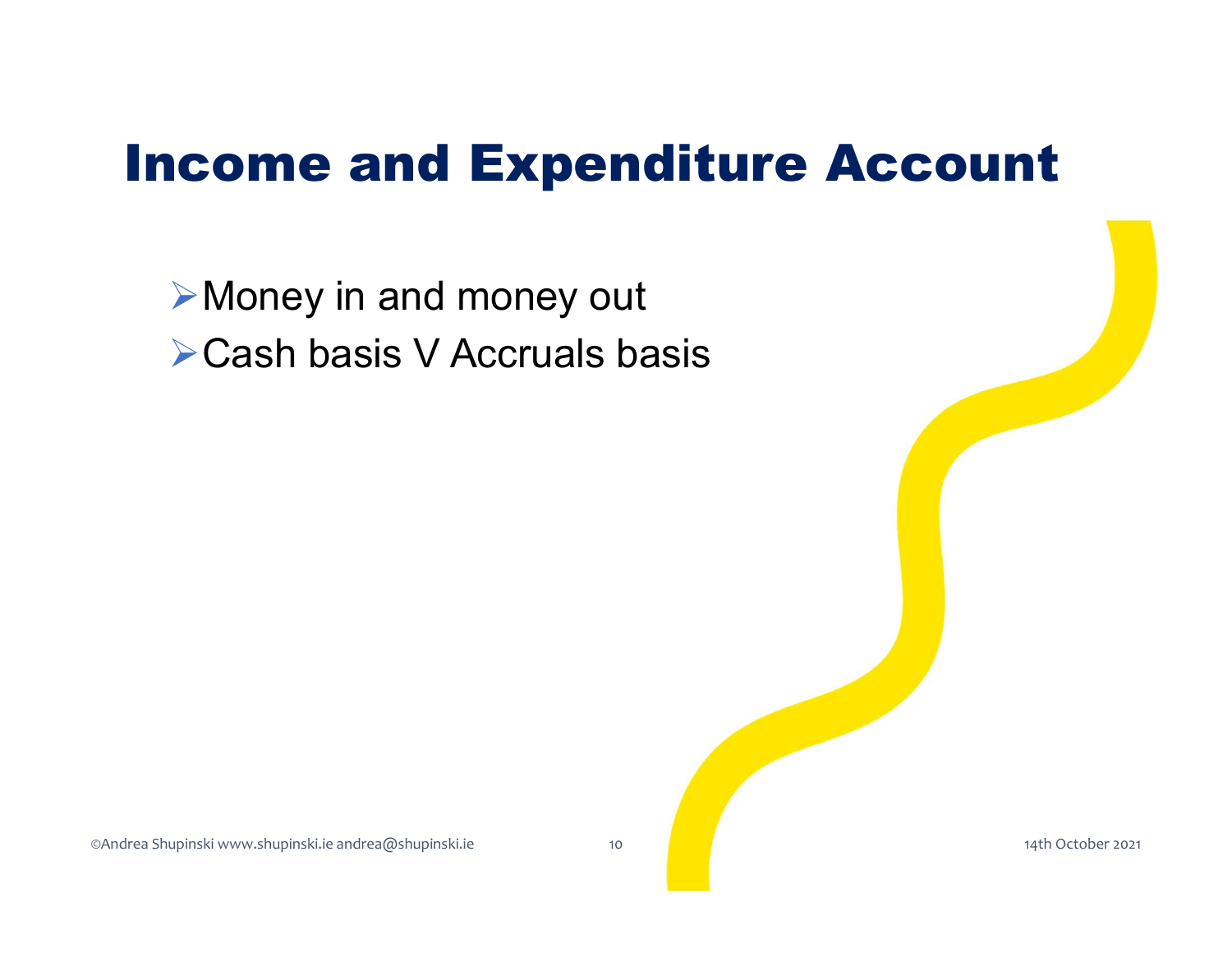#### Know your Income

Membership income **≻Events** ▶ Government funding **≻Other income**  $\triangleright$  Investment income ≫ Other income<br>
≫ Investment income<br>
≫ Anything else?<br>
©Andrea Shupinski www.shupinski.ie.andrea@shupinski.ie<br>
014th October 2021<br>
14th October 2021

Anything else?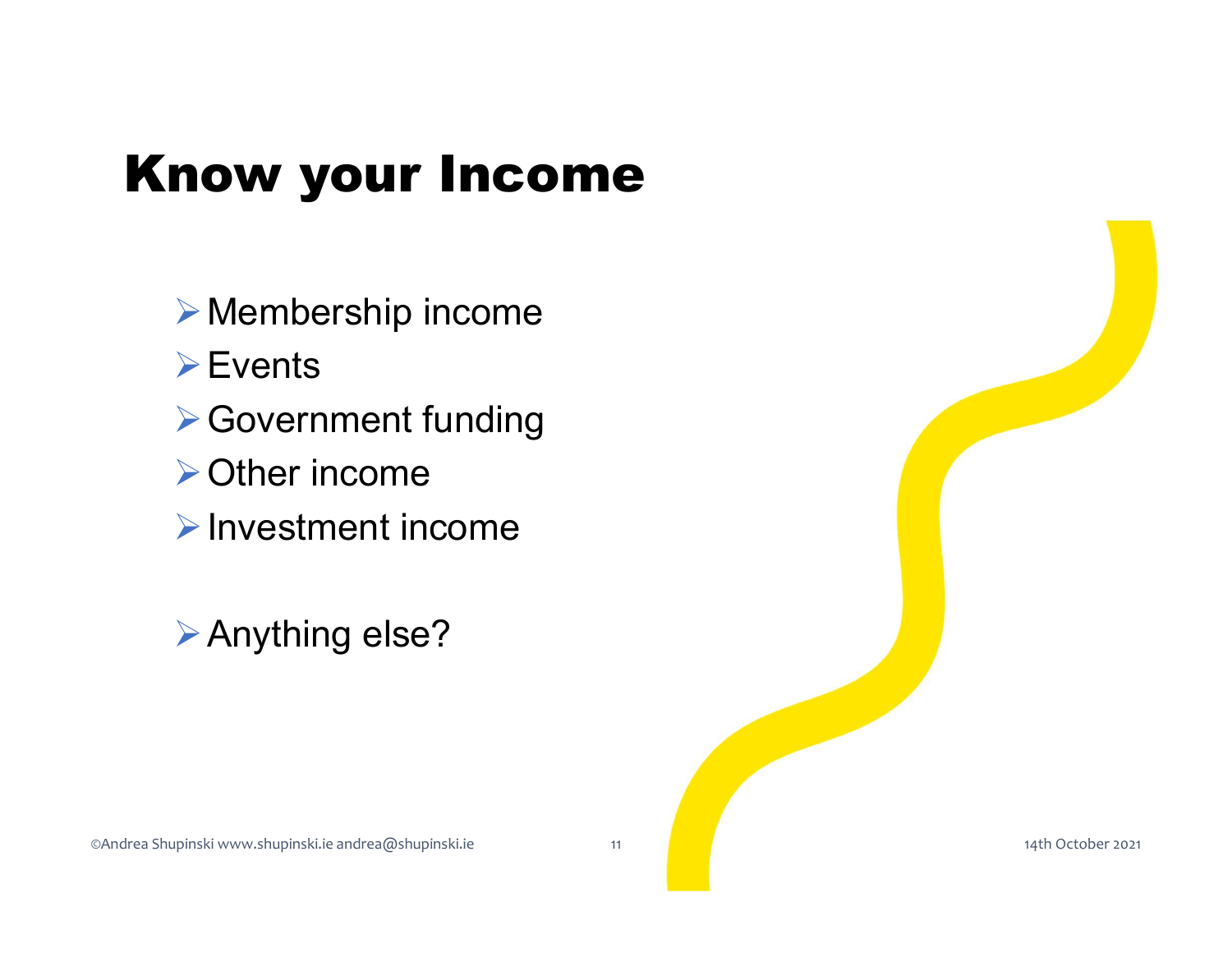#### Know your Costs

Wages

▶ Service delivery/events delivery

 $\triangleright$  Facilities

▶ Professional costs

 $\triangleright$  IT costs and support ≫ Professional costs<br>
≫ IT costs and support<br>
≫ Depreciation<br>
Anything else?<br>
<br>
CAndrea Shupinski www.shupinski.ie.andrea@shupinski.ie<br>  $\frac{1}{4}$ th October 2021

**▶Depreciation** 

Anything else?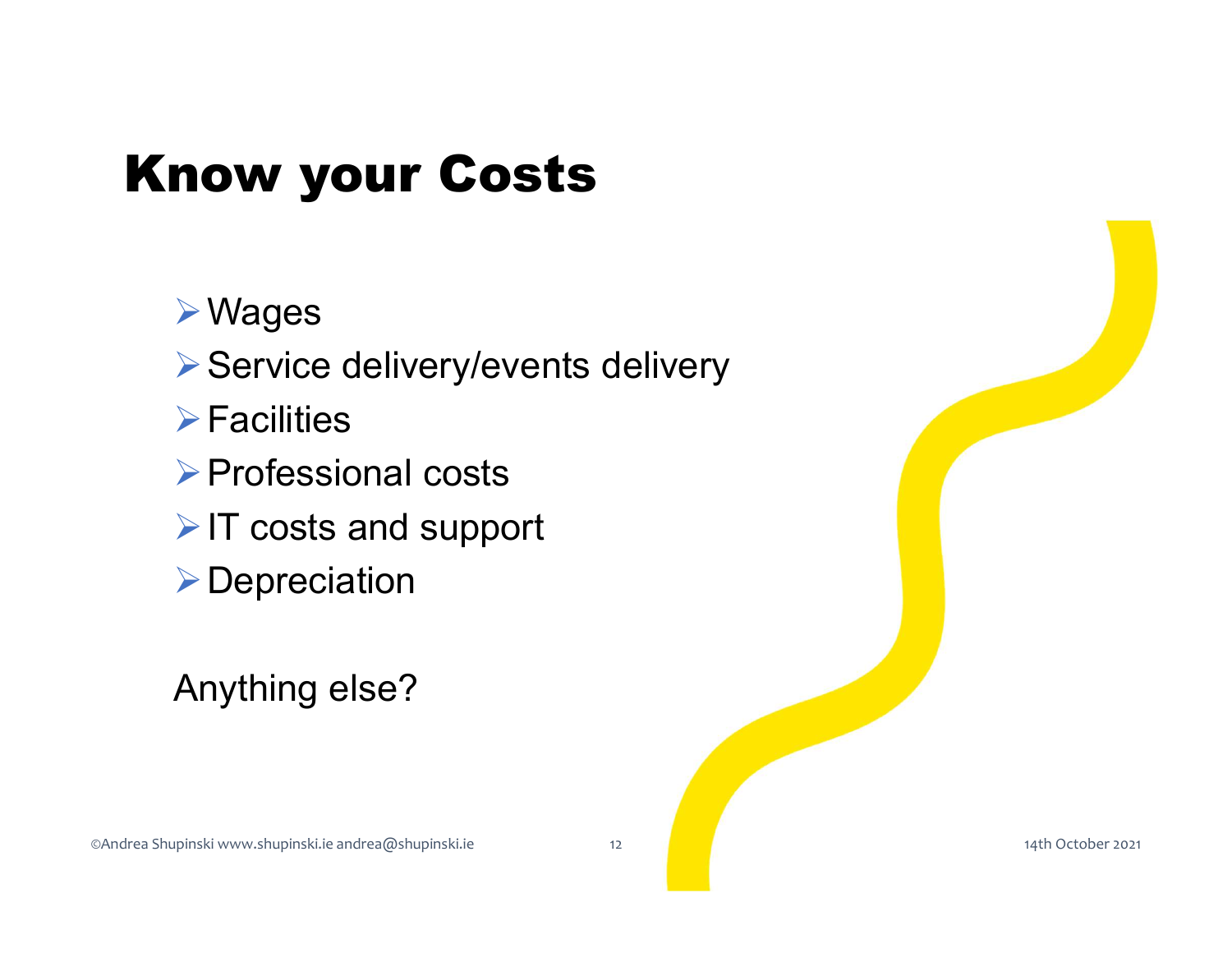#### Know your Costs cont.

#### Fixed Costs

Costs incurred whether or not you are generating sales e.g. rent, rates, telephone, internet, insurance, admin wages/salaries

#### Variable costs

Costs which vary according to sales e.g. stock, light and heat, direct wages/salaries Example Strupinski www.shupinski.le.andrea@shupinski.e<br>
Condrea Shupinski www.shupinski.le.andrea@shupinski.e<br>
CAndrea Shupinski www.shupinski.le.andrea@shupinski.e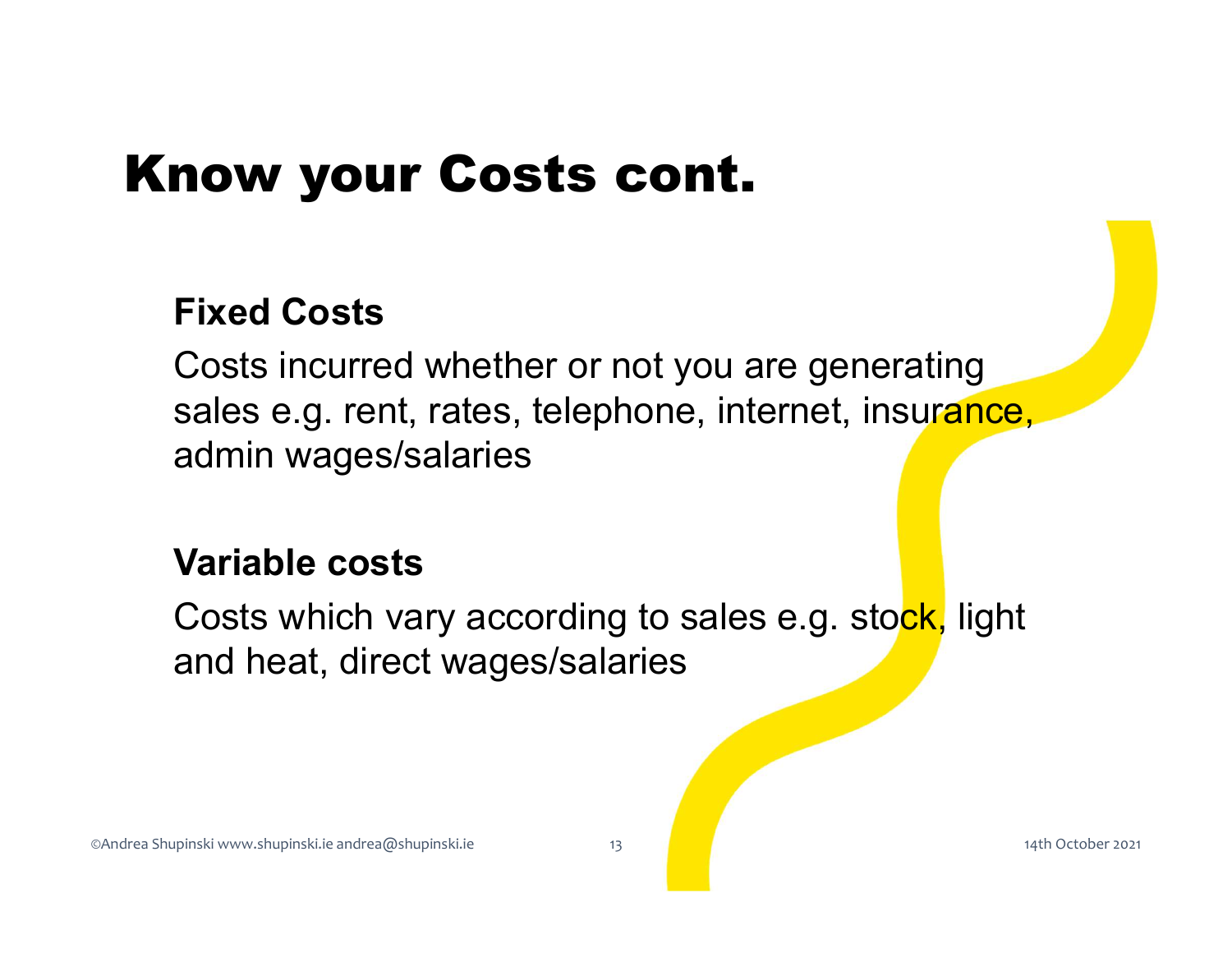#### Income and Expenditure Account

#### **≻Example**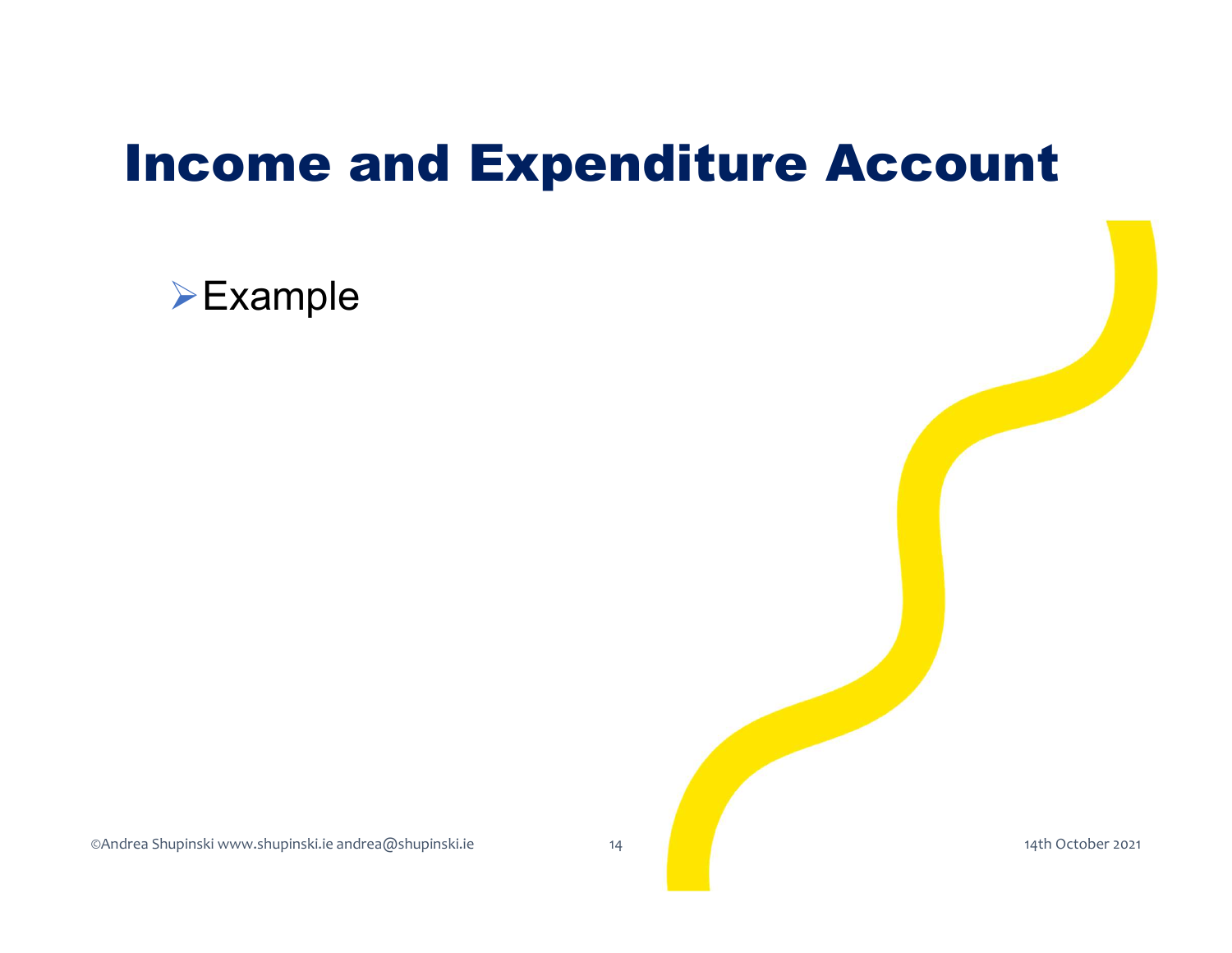

Annual Financial Statements Management Accounts

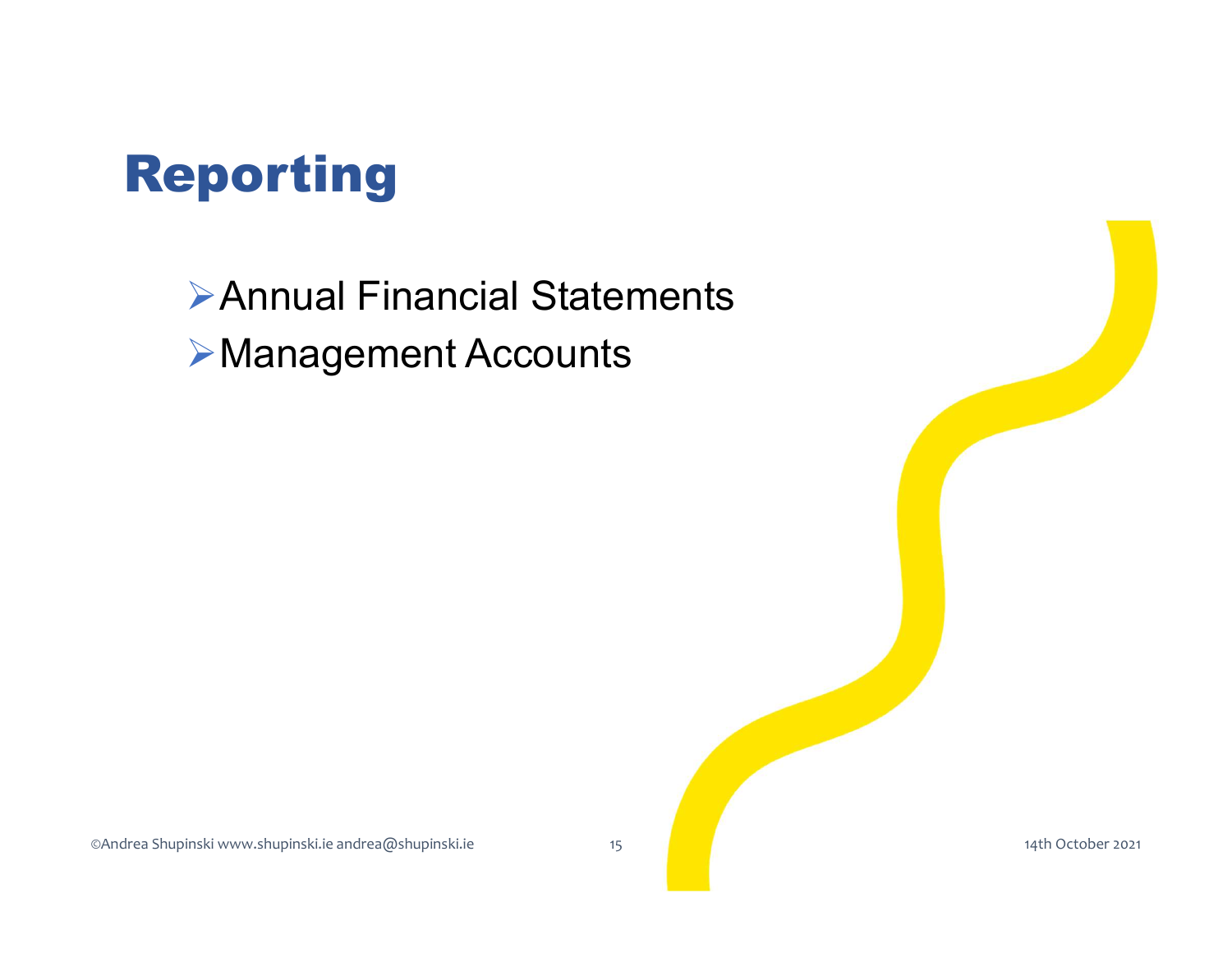#### Financial Statements and Management Accounts

|                                                        | <b>FINANCIAL STATEMENTS</b>                                       | <b>MANGEMENT ACCOUNTS</b>                                                        |
|--------------------------------------------------------|-------------------------------------------------------------------|----------------------------------------------------------------------------------|
| Purpose                                                | Financial statements for external<br>users                        | Detailed accounts to control the<br>organisation and plan the future             |
| Frequency                                              | Annually                                                          | Monthly or quarterly to suit<br>organisation                                     |
| Why?                                                   | Required by law                                                   | Good governance/practice                                                         |
| Focus                                                  | Past performance<br>Current position                              | <b>Budgets and Forecast of future</b><br>activities<br>Evaluate past performance |
| Framework                                              | Presented in accordance with<br>legal and accounting requirements | Presented for relevance to Board<br>and managers<br>Custom designed reports      |
| Who?                                                   | <b>Board Members</b><br><b>External users</b>                     | <b>Board Members</b><br>Management                                               |
| ©Andrea Shupinski www.shupinski.ie andrea@shupinski.ie | 16                                                                | 14th October 2021                                                                |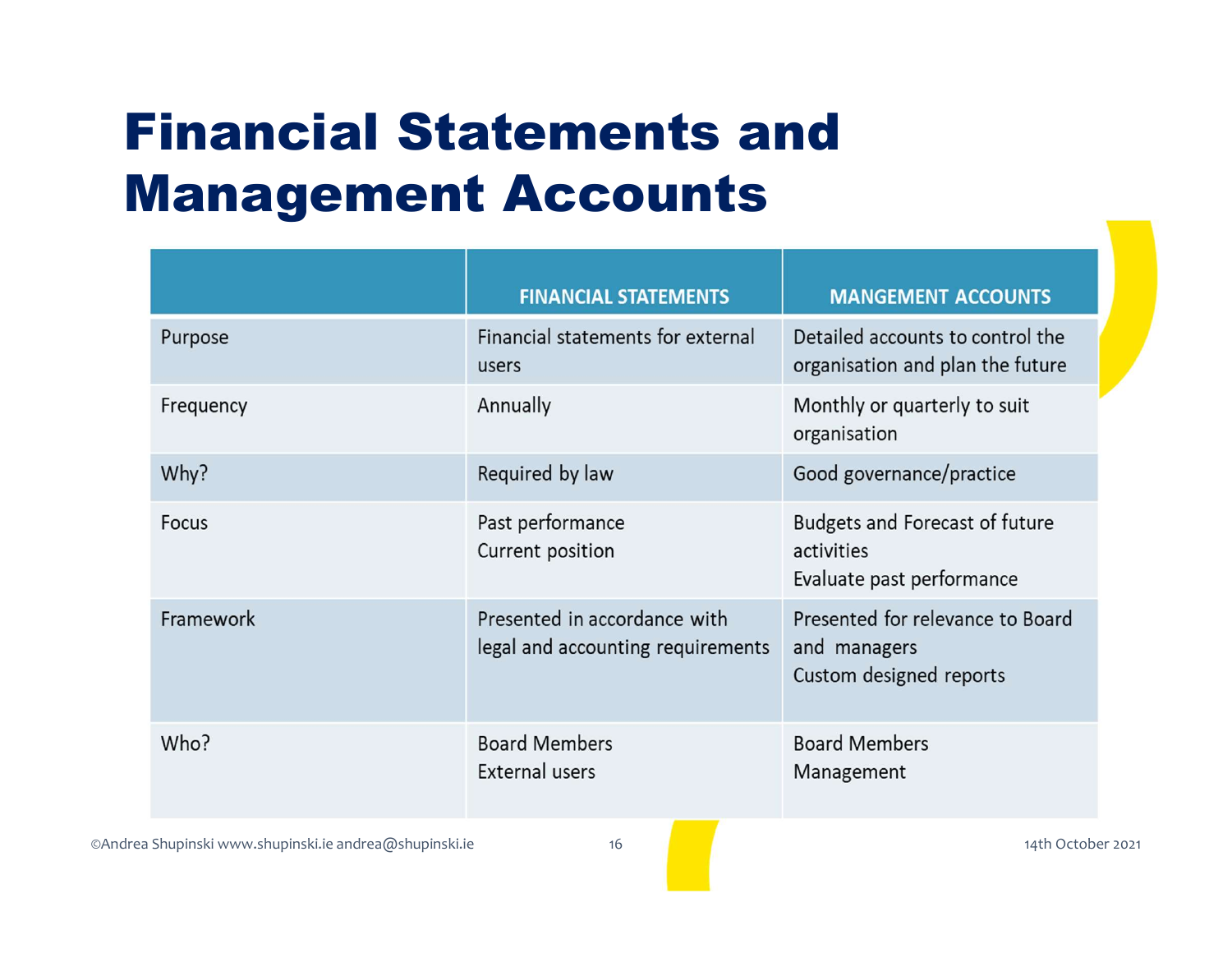### **ther supports availabl<br>
armichael at this time<br>
E-Learning<br>• GDPR Levels 1 & 2<br>• The Role of the Company Secretary<br>• The Companies ACT Ther supports available from<br>
armichael at this time:**<br>
E-Learning<br>• GDPR Levels 1 & 2<br>• The Role of the Company Secretary<br>• The Companies ACT<br>• Pisk Management **ther supports available<br>
armichael at this time:**<br>
E-Learning<br>• GDPR Levels 1 & 2<br>• The Role of the Company Secretary<br>• The Companies ACT<br>• Risk Management **Ther supports availa<br>
armichael at this tin<br>
E-Learning<br>
• GDPR Levels 1 & 2<br>
• The Role of the Company Secreta<br>
• The Companies ACT<br>
• Risk Management<br>
• Outcomes & Outputs<br>
• Marketing & Sales armichael at this time**<br>**E-Learning**<br>• GDPR Levels 1 & 2<br>• The Role of the Company Secretary<br>• The Companies ACT<br>• Risk Management<br>• Outcomes & Outputs<br>• Marketing & Sales Other supports available from Carmichael at this time:

E-Learning

- 
- **E-Learning<br>
 GDPR Levels 1 & 2<br>
 The Role of the Company Secreta<br>
 The Companies ACT<br>
 Risk Management<br>
 Outcomes & Outputs<br>
 Marketing & Sales<br>
 Employing Staff & Managing Hum** • GDPR Levels 1 & 2<br>• The Role of the Company Secreta<br>• The Companies ACT<br>• Risk Management<br>• Outcomes & Outputs<br>• Marketing & Sales<br>• Employing Staff & Managing Hum<br>• Financial Management<br>• Business Organisation & Develop
- 
- 
- 
- 
- E-Learning<br>
 GDPR Levels 1 & 2<br>
 The Role of the Company Secretary<br>
 The Companies ACT<br>
 Risk Management<br>
 Outcomes & Outputs<br>
 Marketing & Sales<br>
 Employing Staff & Managing Human Resources<br>
 Financial Management<br> • Fisk Management<br>• Outcomes & Outputs<br>• Marketing & Sales<br>• Employing Staff & Managing Human Resources<br>• Financial Management<br>• Business Organisation & Development<br>• Governance & the Charities Governance Code • Risk Management<br>• Outcomes & Outputs<br>• Marketing & Sales<br>• Employing Staff & Managing Human Resources<br>• Financial Management<br>• Business Organisation & Development<br>• Governance & the Charities Governance Code
	-
	-
	- The Role of the Company Secretary<br>• The Companies ACT<br>• Risk Management<br>• Outcomes & Outputs<br>• Employing Staff & Managing Human Resources<br>• Emancial Management<br>• Business Organisation & Development<br>• Governance & the Cha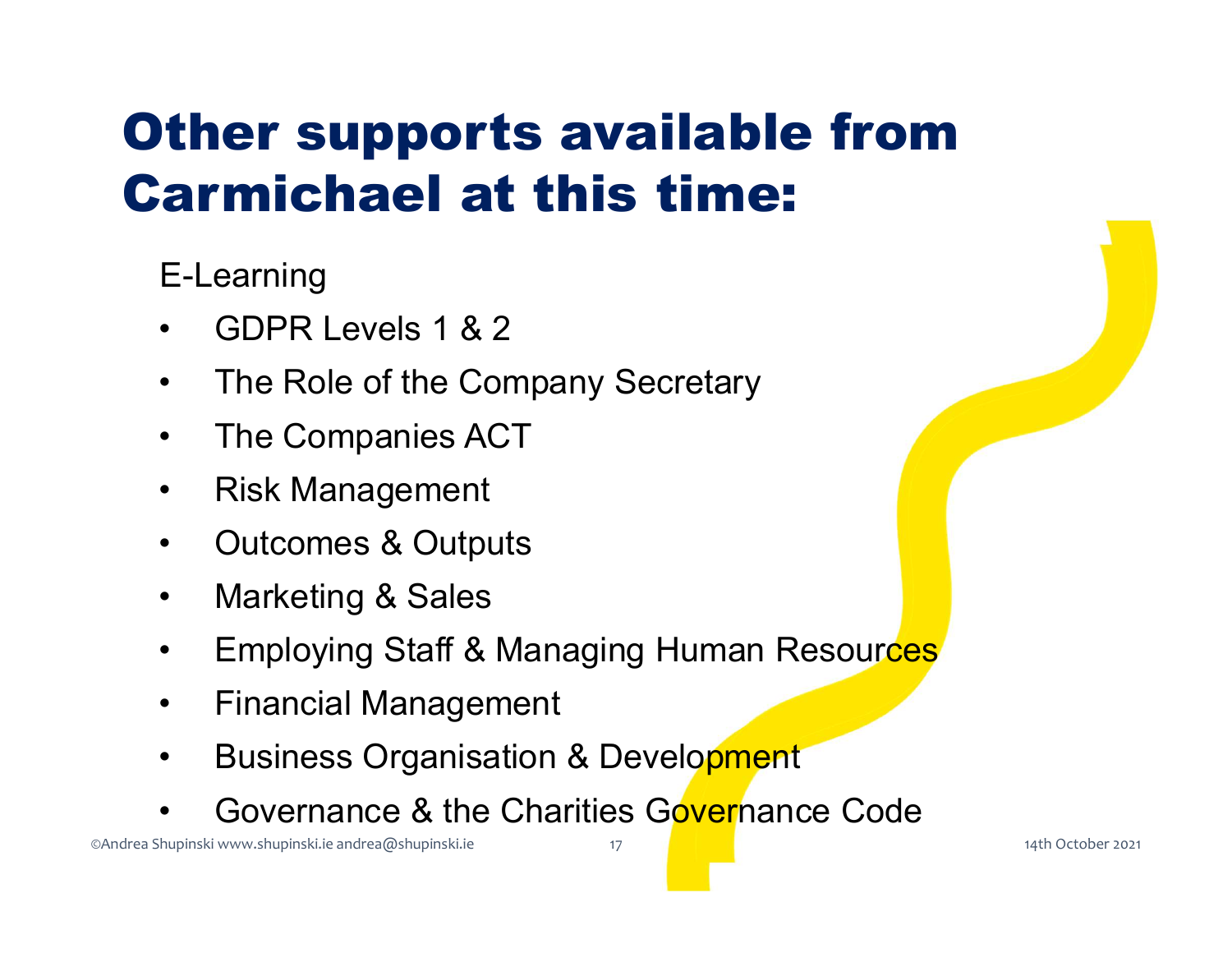## **Other supports avail<br>Carmichael at this ti<br>A selection of resources including,<br>documents and podcasts under the<br>• Communications<br>• Finance Other supports avail<br>Carmichael at this ti<br>A selection of resources including,<br>documents and podcasts under the<br>• Communications<br>• Finance<br>• Governance & Compliance** Other supports available from Carmichael at this time:

A selection of resources including, templates, guidance documents and podcasts under the following headings: **Carmichael at this time:**<br>A selection of resources including, templates, g<br>documents and podcasts under the following h<br>• Communications<br>• Finance<br>• Governance & Compliance<br>• Human Resources and A selection of resources including, if<br>documents and podcasts under the<br>• Communications<br>• Finance<br>• Governance & Compliance<br>• Human Resources and<br>• Planning. A selection of resources including,<br>documents and podcasts under the<br>• Communications<br>• Finance<br>• Governance & Compliance<br>• Human Resources and<br>• Planning.<br>• Hanning.

- 
- 
- 
- 
- 

# https://www.carmichaelireland.ie/resources/ Expression Contract Contract Contract Contract Contract Contract Contract Contract Contract Contract Contract Contract Contract Contract Contract Contract Contract Contract Contract Contract Contract Contract Contract Cont